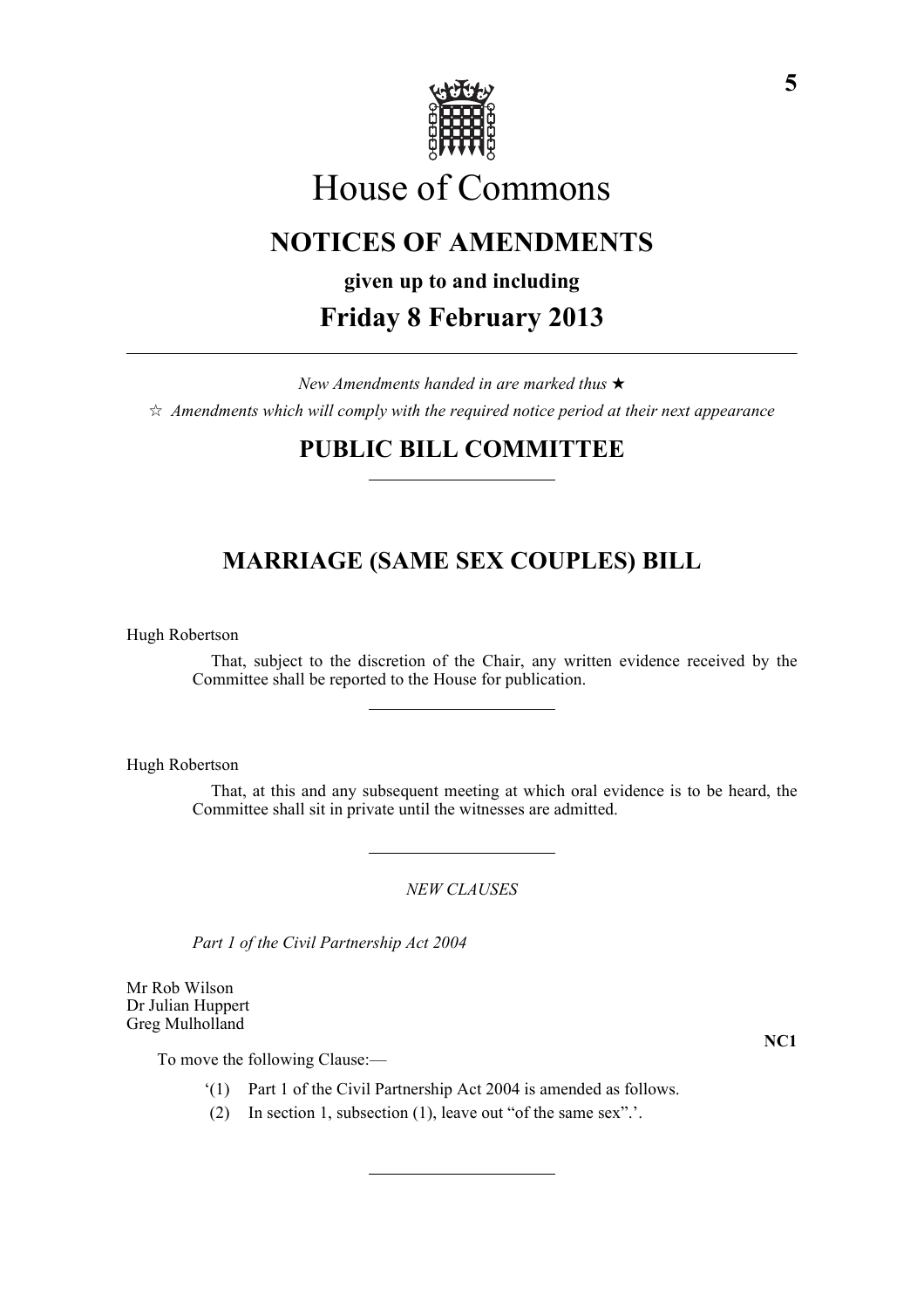*Part 2 of the Civil Partnership Act 2004*

Mr Rob Wilson Dr Julian Huppert Greg Mulholland

To move the following Clause:—

- '(1) Part 2 of the Civil Partnership Act 2004 is amended as follows.
- (2) In section 3, subsection (1), after "if—", leave out—

"(a) they are not of the same sex".'.

*Marriages according to usages of approved organisations*

Dr Julian Huppert Stephen Williams Kelvin Hopkins

To move the following Clause:—

'(1) In the Marriage Act 1949, after section 47, insert the following section—

#### **"47A Marriages according to usages of approved organisations**

- (1) The Registrar General may by certificate approve organisations to solemnise marriages according to their usages provided that any such organisation—
	- (a) is a registered charity concerned with advancing or practising a religion or belief, including a non-religious belief;
	- (b) does not possess or have the use of any registered place of worship; and
	- (c) appears to the Registrar General to be of good repute.
- (2) In the certificate referred to in subsection (1) the Registrar General shall designate an officer of the organisation ("the principal officer") to appoint persons for stated periods of time to act as registering officers on behalf of the organisation, and may impose such conditions as seem to him or her to be desirable relative to the conduct of marriages by the organisation and to the safe custody of marriage register books.
- (3) The principal officer shall, within the prescribed time and in the prescribed manner, certify the names and addresses of the persons so appointed to the Registrar General and to the superintendent registrars of the registration districts in which such persons live, together with such other details as the Registrar General shall require.
- (4) A marriage shall not be solemnised according to the usages of an approved organisation until duplicate marriage register books have been supplied by the Registrar General under Part IV of this Act to the registering officers appointed to act on behalf of the organisation.
- (5) If the Registrar General is not satisfied with respect to any registering officer of the approved organisation that sufficient security exists for the

**NC2**

**NC3**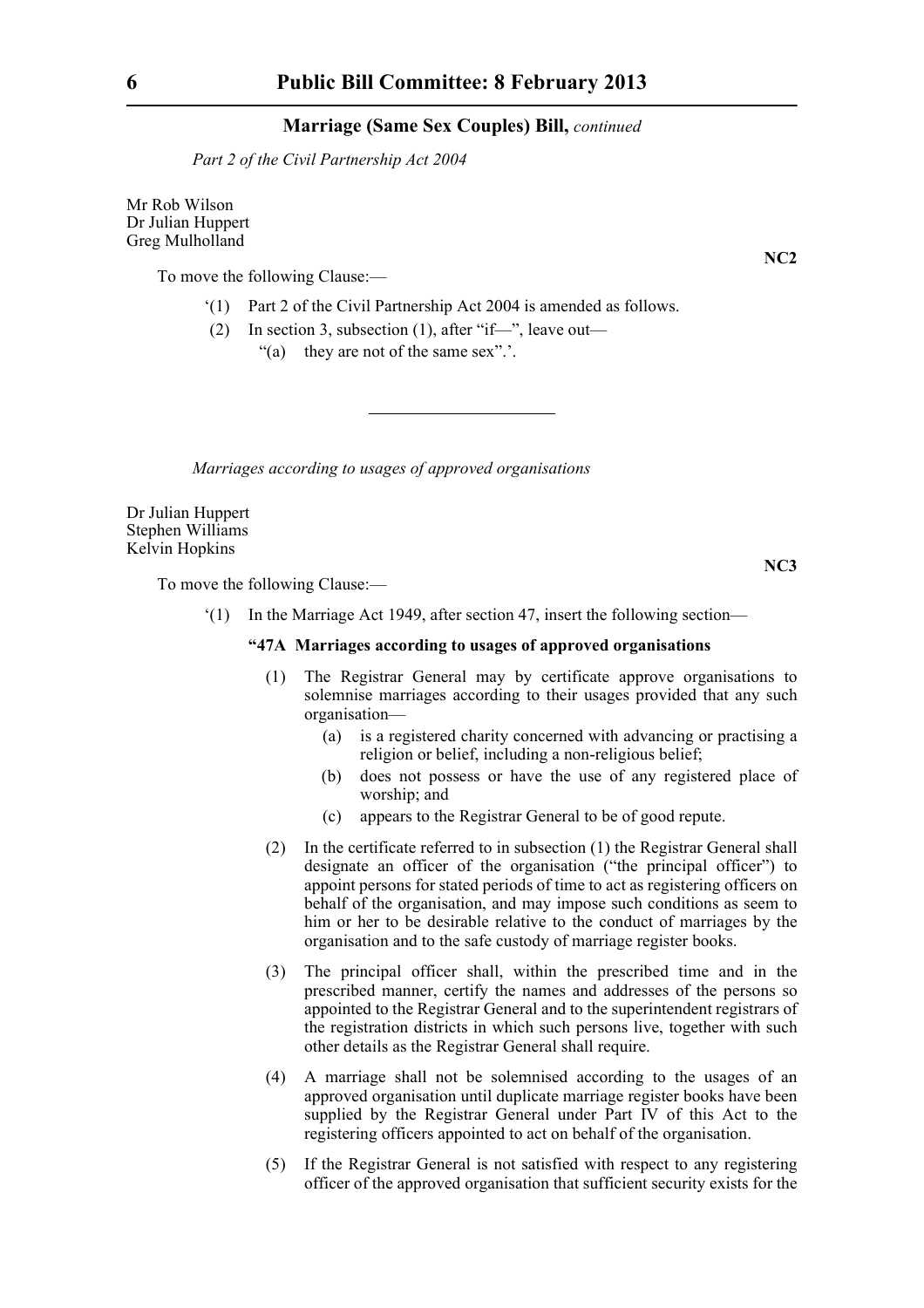safe custody of marriage register books, he or she may in his or her discretion suspend the appointment of that registering officer.

- (6) A marriage to which this section applies shall be solemnised with open doors in the presence of either—
	- (a) a registrar of the registration district in which the marriage takes place; or
	- (b) a registering officer appointed under subsection (2) whose name and address have been certified in accordance with subsection (3) and of two witnesses;

and the persons to be married shall make the declarations and use the form of words set out in subsection (3) or (3A) of section 44.

- (7) A marriage solemnised according to the usages of an approved organisation shall not be valid unless there is produced to the superintendent registrar, at the time when notice of marriage is given, a certificate signed by the principal officer or a registering officer of the approved organisation that each person giving notice of marriage is a member of the said organisation.
- (8) A certificate under subsection (7) shall be for all purposes conclusive evidence that any person to whom it relates is authorised to be married according to the usages of the said organisation and the entry of the marriage in a marriage register book under Part IV of this Act, or a certified copy thereof made under the said Part IV, shall be conclusive evidence of the production of such a certificate.".
- (2) Schedule [Consequential amendments—Marriage according to usages of approved organisations] has effect.'.

*NEW SCHEDULE*

Dr Julian Huppert Kelvin Hopkins

To move the following Schedule:—

**NS1**

#### 'CONSEQUENTIAL AMENDMENTS—MARRIAGE ACCORDING TO USAGES OF APPROVED ORGANISATIONS

The following amendments are made to the Marriage Act 1949—

- (1) In section 26 (marriages which may be solemnised on authority of superintendent registrar's certificate) in subsection (1) after paragraph (c) there is inserted—
	- "(ca) a marriage conducted under the auspices of an approved organisation;".
- (2) In section 35 (marriages in registration district in which neither party resides) after "the Society of Friends" there is inserted "or of an approved organisation".
- (3) In section 43 (appointment of authorised persons) in subsection (3) after "the Society of Friends" there is inserted "or of an organisation authorised by the Registrar General under section 47A".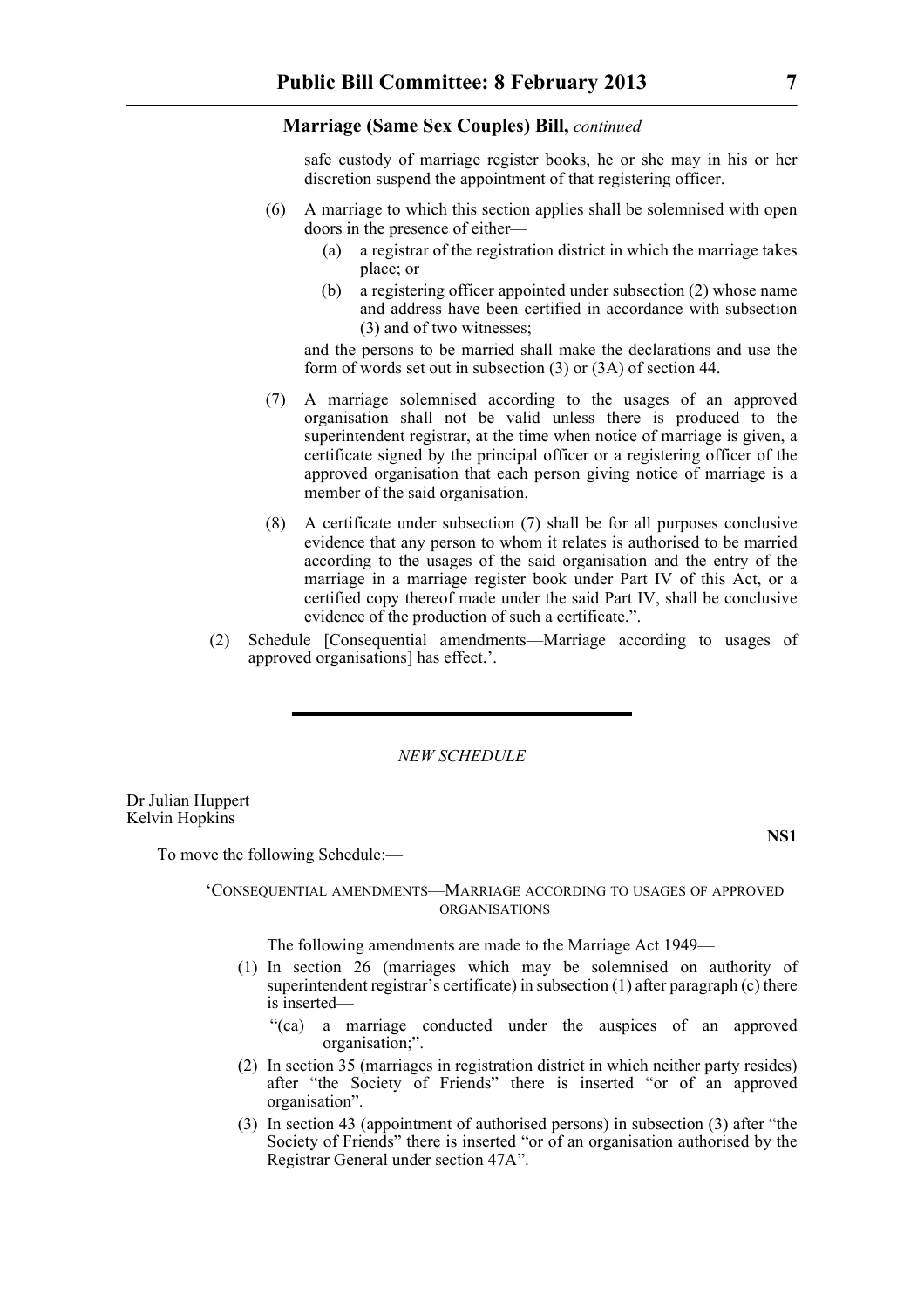- (4) In section 50 (person to whom certificate to be delivered), in subsection (1) after paragraph (d) there is inserted—
	- "(da) if the marriage is to be solemnised according to the usages of an approved organisation, a registering officer of that organisation".
- (5) After section 52, the following section is inserted—

#### **"52A Interpretation**

In this Part of this Act "approved organisation" has the meaning given to it in section 67.".

- (6) In section 53 (persons by whom marriages are to be registered), after paragraph (b) there is inserted—
	- "(ba) in the case of a marriage solemnised according to the usages of an approved organisation, a registered officer of that organisation;".
- (7) In section 54 (provision of marriage register books by Registrar General), in subsection (1) after the words "the Society of Friends," there is inserted "registering officer of every approved organisation".
- (8) In section 55 (manner of registration of marriages)—
	- (a) in subsection (1) after the words "the Society of Friends" there is inserted "or of an approved organisation"; and
	- (b) in subsection (1)(b) after the words "the Society of Friends" there is inserted "or of an approved organisation" and after the words "the said Society" there is inserted "or organisation".
- (9) In section 57 (quarterly returns to be made to superintendent registrar), in subsection (1) after the words "the Society of Friends" there is inserted "or of an approved organisation".
- (10) In section 59 (custody of register books) after the words "the Society of Friends" there is inserted "or of an approved organisation".
- (11) In section 60 (filled register books) in subsection (1), paragraph (b), after the words "registering officer of the Society of Friends" there is inserted "or of an approved organisation"; after the words "members of the Society of Friends" there is inserted "or of the said organisation", and after the words "the said Society" there is inserted "or organisation".
- (12) In section 63 (searches in register books) after the words "the Society of Friends" there is inserted "or of an approved organisation".
- (13) In section 67 (interpretation of Part IV), there are inserted in the list of definitions the following—
	- ""approved organisation" means an organisation approved by the Registrar General under section 47A of this Act;" and
	- ""registering officer of an approved organisation" means a person whom the principal officer of the said organisation certifies in writing under his or her hand to the Registrar General to be a registering officer in England or Wales of that organisation;";

and in the definition of "superintendent registrar" after paragraph (b) insert—

- "(ba) in the case of a marriage registered by a registering officer of an approved organisation, the superintendent registrar of the registration district which is assigned by the Registrar General to that registering officer;".
- (14) In section 75 (offences relating to solemnisation of marriages) in subsection (1), paragraph (a), after the words "the Society of Friends" there is inserted "or of an approved organisation"; and in subsection (2), paragraph (a), after the